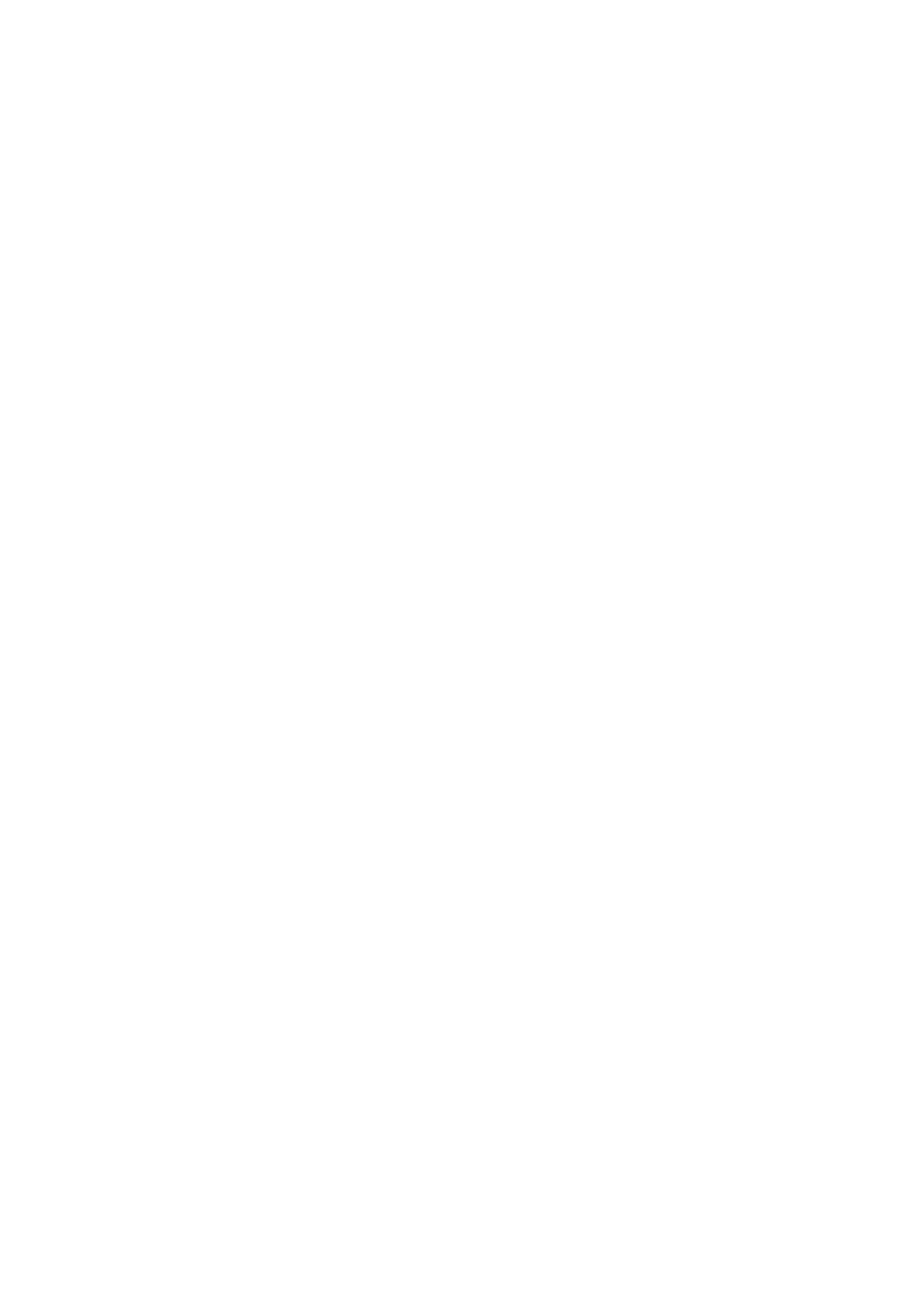# **RENFREWSHIRE VALUATION JOINT BOARD**



# **DATA PROTECTION POLICY**

**IG1** 

| <b>Title</b>       | Data Protection Policy                               |
|--------------------|------------------------------------------------------|
| <b>Author</b>      | Heather Syme, Data Protection Officer                |
| <b>Approved By</b> | мтм                                                  |
| Date of Approval   | 14 <sup>th</sup> November 2018                       |
| <b>Reviewer</b>    | Assistant Assessor (Governance)                      |
| <b>Review Date</b> | Two yearly unless required due to legislative change |

#### **Review History**

| <b>Review No.</b> | <b>Details</b> | <b>Release Date</b> |
|-------------------|----------------|---------------------|
|                   |                |                     |
|                   |                |                     |
|                   |                |                     |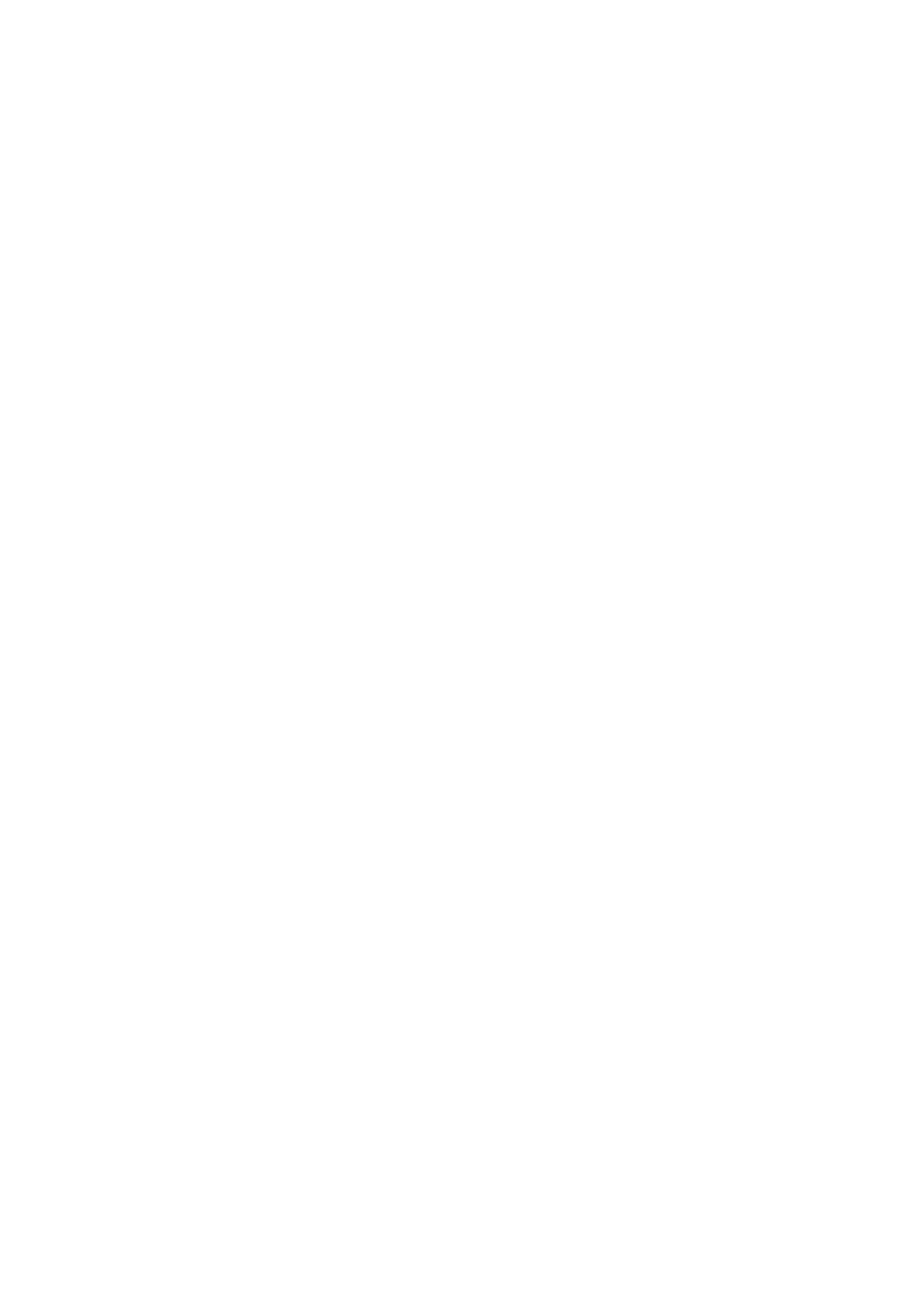# Contents

| 1. |  |
|----|--|
| 2. |  |
| 3. |  |
| 4. |  |
| 5. |  |
| 6. |  |
| 7. |  |
| 8. |  |
| 9. |  |
|    |  |
|    |  |
|    |  |
|    |  |
|    |  |
|    |  |
|    |  |
|    |  |
|    |  |
|    |  |
|    |  |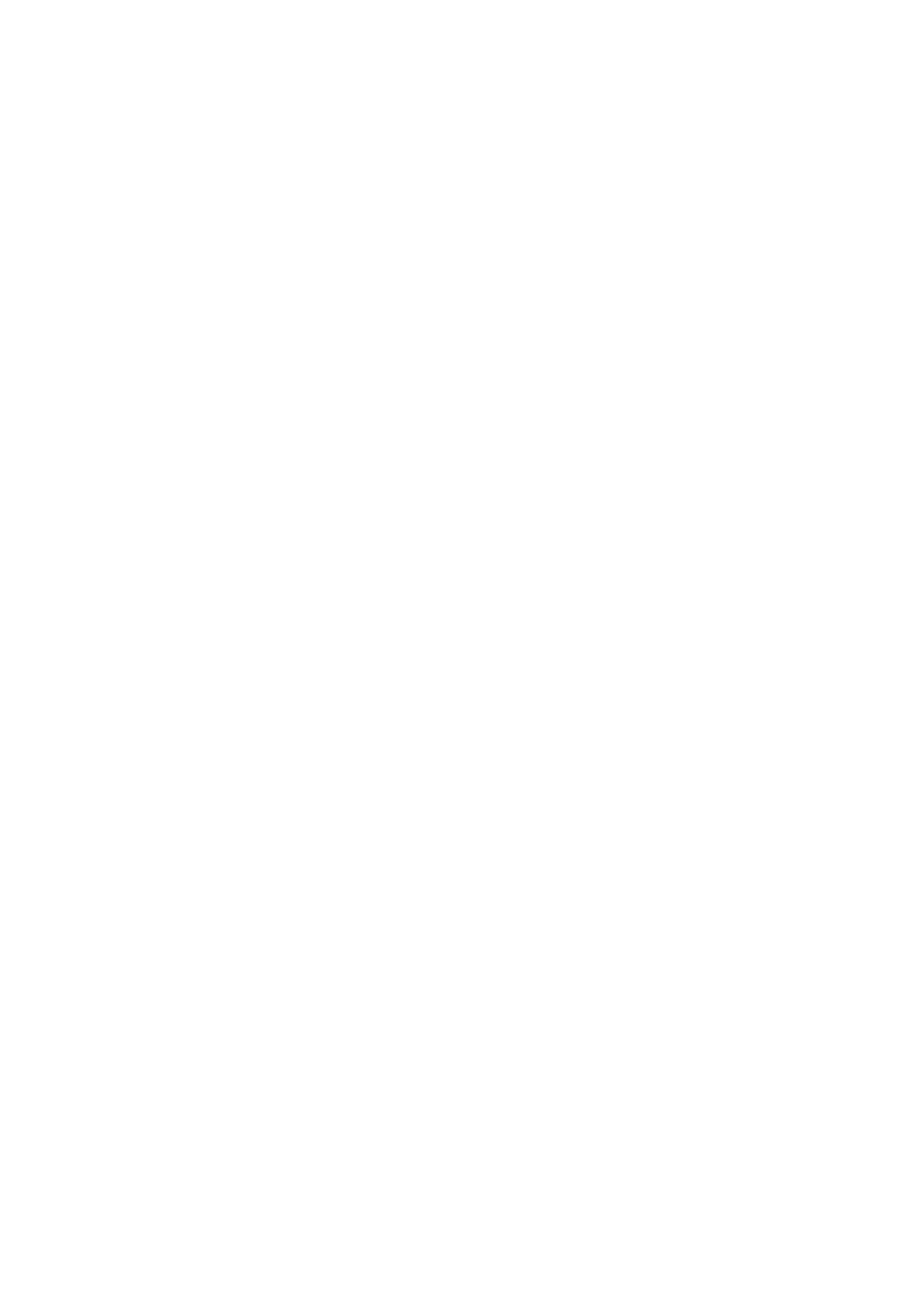## **1. Introduction**

- 1.1 Renfrewshire Valuation Joint Board (RVJB) is committed to data protection compliance. RVJB expects all employees and elected members to comply fully with this policy and the Data Protection Principles (Appendix 2).
- 1.2 RVJB needs to collect and use information about people ("Personal Data") to discharge its functions. This Personal Data must be handled properly and lawfully.
- 1.3 RVJB will hold the minimum personal information necessary to enable it to perform its functions, and the information will be erased once the need to hold it has passed. Every effort will be made to ensure that information is accurate and up-to-date, and that inaccuracies are corrected without unnecessary delay.
- 1.4 Personal information is confidential. Automated systems and relevant filing systems are designed to comply with the Data Protection Principles. Personal information will only be disclosed where necessary.
- 1.5 It is the responsibility of the Assessor and the Assistant Assessor for Governance to ensure compliance with this Policy. All systems containing information about individuals must be identified, made secure, and notified to the Data Protection Officer for notification purposes. It is the responsibility of all employees to co-operate in this task.
- 1.6 Upon discovering that this Policy is not being complied with, the Clerk after consultation with the Treasurer of the Board, shall have full authority to take such immediate steps as considered necessary.
- 1.7 Although data protection legislation is complex, its ethos is simple. It protects people's Personal Data by regulating the way in which organisations, such as RVJB, handle information.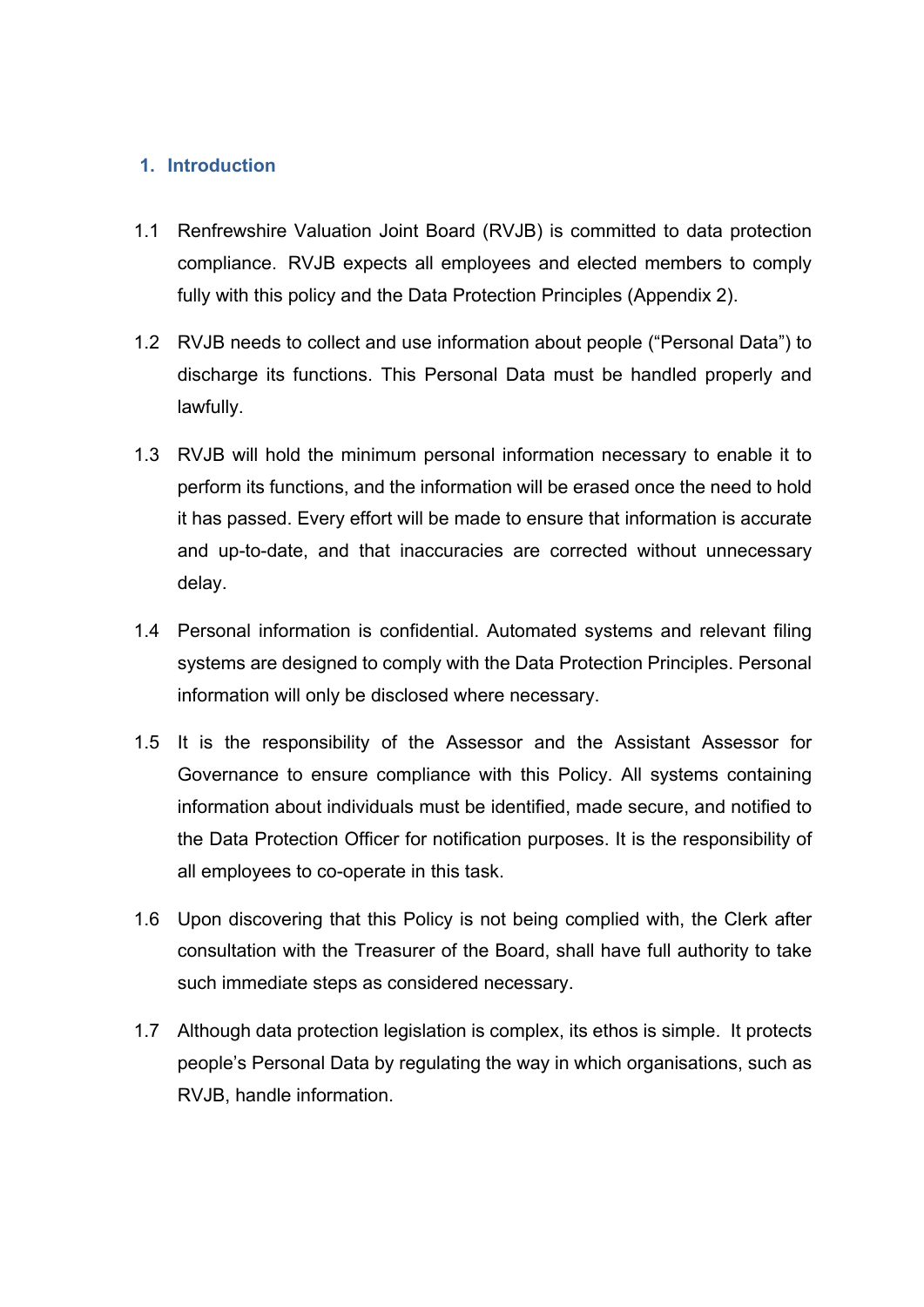- 1.8 The Data Protection Act 1998 ("DPA") has imposed obligations on RVJB, as a data controller, since 1 March 2000. However, as of 25 May 2018, the EU General Data Protection Regulation ("GDPR") is in force.
- 1.9 It is impossible to understand data protection without an awareness of some of the key definitions. Some definitions in GDPR are slightly different to those in the DPA. These are as follows:

**"Controller",** previously known as "Data Controller" means the organisation who determines the purposes and means of processing.

**"Processor**", previously known as "Data Processor" is anyone, other than an employee of the controller, who processes Personal Data on the data controller's behalf.

"**Processing**" still covers anything which can be done with Personal Data, from simply collecting or storing, recording, altering, to actively disclosing this and includes verbal, as well as written exchanges, information left on desks or in confidential waste bags.

"**Personal Data**" is information relating to a living individual who can be identified directly or indirectly from this. This means that even just an address can be Personal Data if it can indirectly identify someone.

"**Special Category Data**" is an additional category of personal data, replacing "Sensitive Personal Data" and includes information on racial or ethnic origin, religion, political opinions, religious beliefs, details of physical or mental health or condition, sexual life or details of any offence. Like sensitive personal data and the DPA, there are some stricter rules in the GDPR for lawful processing of Special Category Data.

**"Personal Data Breach"** means a breach of security leading to the accidental or unlawful destruction, loss, alteration, unauthorised disclosure of, or access to, personal data transmitted, stored or processed.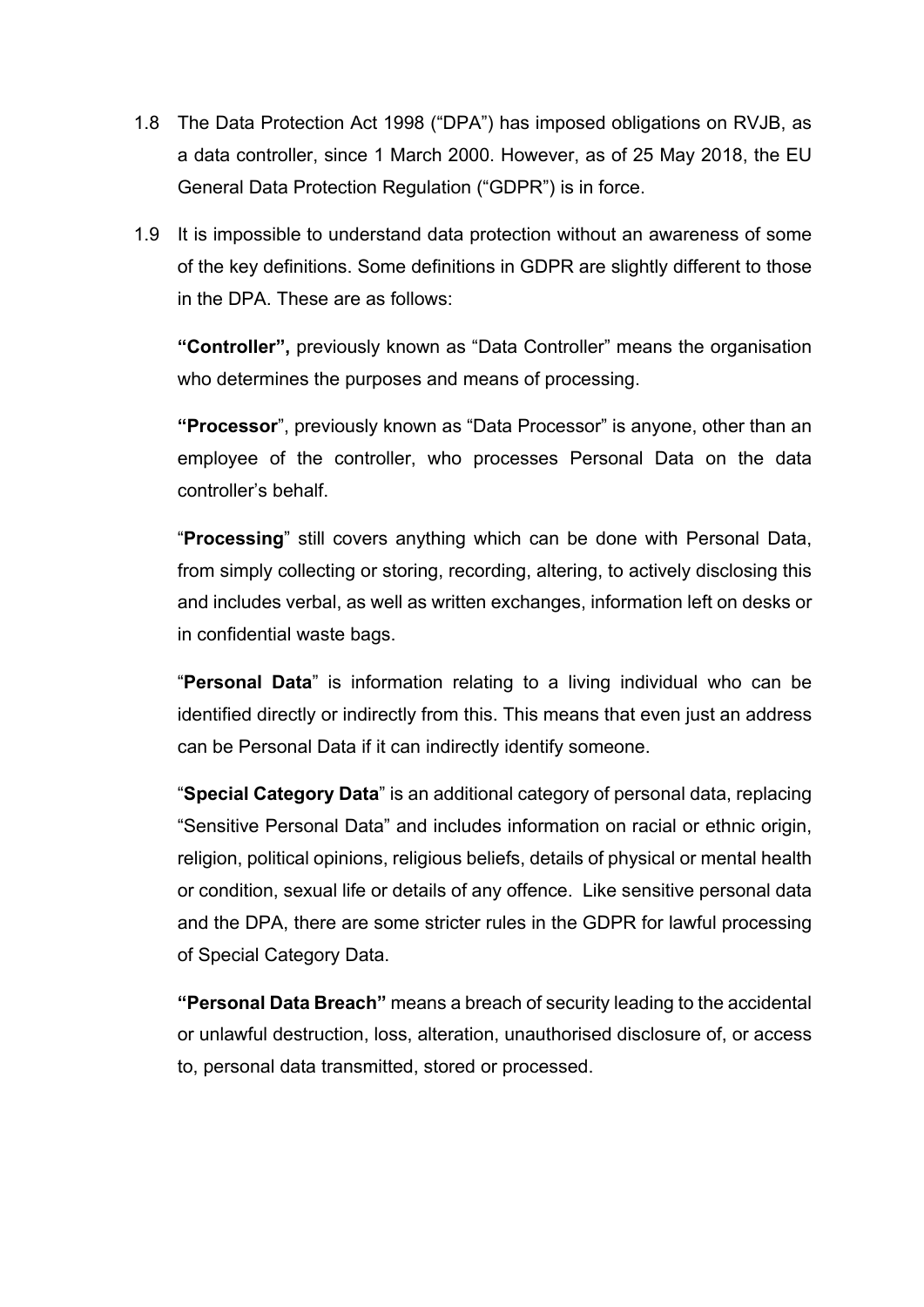## **1.10 The Data Protection Principles**

Under GDPR there are six Data Protection principles which cover rules for the maintenance, collection and security of personal data. RVJB is committed to complying with the Data Protection Principles.

As such, RVJB undertakes that Personal Data will:

- 1. Be processed fairly and lawfully and transparently.
- 2. Be collected and processed only for one or more specified, explicit and legitimate purpose(s).
- 3. Be adequate, relevant and limited to what is necessary.
- 4. Be accurate and kept up to date and that inaccurate data will be erased or rectified without delay.
- 5. Be kept for no longer than is necessary.
- 6. Be processed with appropriate security and use adequate technical and organisational measures to prevent unauthorised or unlawful processing or accidental loss, destruction of, or damage to Personal Data.

In addition, under GDPR, RVJB now needs to be able to demonstrate compliance with the principles. This is referred to as "accountability".

## **2. Scope**

This policy applies to all employees of RVJB and covers all Personal Data and Special Category Data which they process. It may, however, be read alongside other RVJB policies and guidelines on use of non-personal data and wider information governance issues.

## **3. Data Protection Governance Arrangements**

3.1 RVJB has a corporate responsibility for data protection and is defined as a "Controller" under GDPR.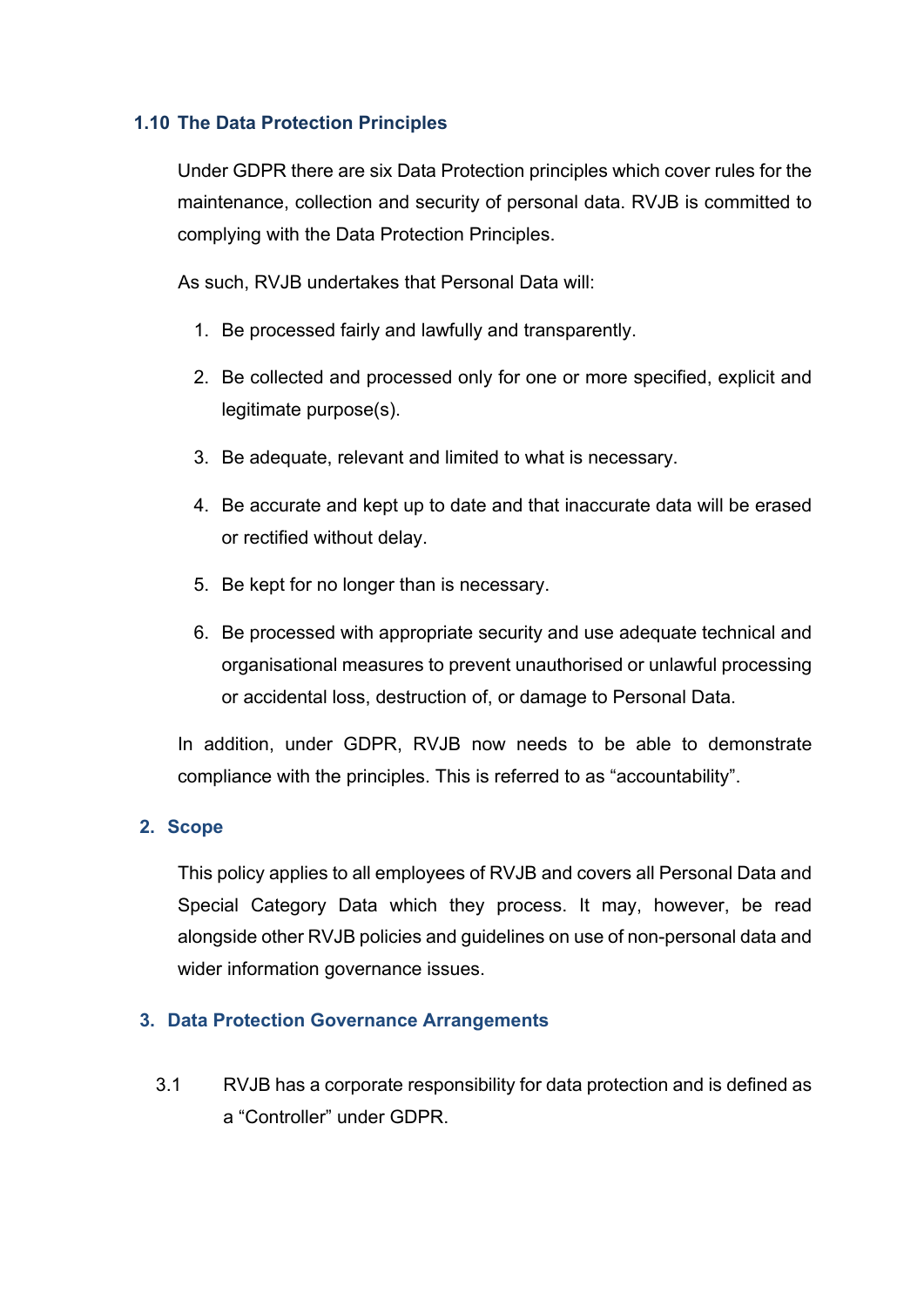- 3.2 The GDPR obliges RVJB to designate a statutory Data Protection Officer (DPO) on the basis of professional qualities and, in particular, expert knowledge of data protection law and practices.
- 3.3 The key tasks of the DPO are prescribed and are to:
	- Inform and advise RVJB on GDPR compliance;
	- Monitor compliance;
	- Advise on Data Protection Impact Assessments;
	- Train staff:
	- Conduct internal audits:
	- Be the first point of contact for the regulator; and
	- Have due regard to the risk associated with RVJB's processing operations.
- 3.3 All employees are individually responsible for ensuring that the processing of Personal Data is in accordance with GDPR and should familiarise themselves and comply with RVJB data protection guidance. Advice can be obtained at any time from the Data Protection Officer.
- 3.4 The Data Protection Officer will offer ad hoc advice on data protection issues.
- 3.5 The Data Protection Officer has a key role in ensuring compliance with the sixth principle relating to data security by providing advice and guidance to Services on information security, maintaining RVJB's Information Security log and leading on information security incident management.

### **4. Notification**

GDPR removes the requirement in the Data Protection Act to notify the Information Commissioner's Office (ICO) of all Data Controllers. However, a provision in the Digital Economy Act means that Controllers still need to pay the ICO a fee, dependent on the size of the organisation. The ICO has produced guidance on the new fee structure, which was laid before Parliament at the end of February 2018.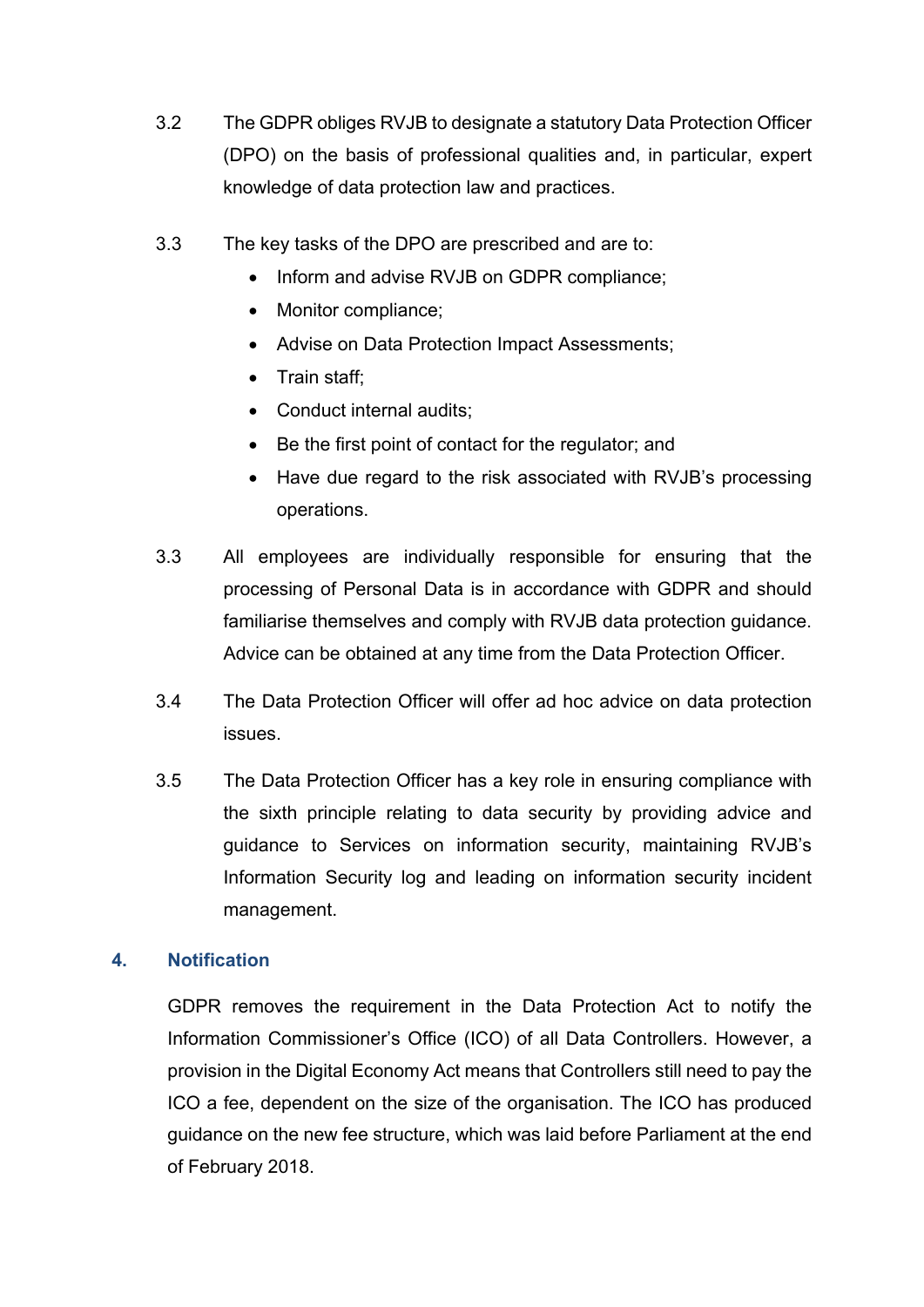## **5. Documentation of Processing Activities**

 Although there is no longer a notification requirement, Controllers are obliged to document their processing activities under GDPR. There are some similarities between this new obligation and the information previously provided to the ICO for notification. RVJB's notification and the Information Asset Register will form the basis of RVJB's documentation of processing activities. This contains details of RVJB's information assets, how those were obtained, how they are being used and who they are shared with.

## **6. Data Subject Rights**

- 6.1 Data subjects have several significant rights under GDPR, which are as follows:
	- Right to be informed;
	- Right of access;
	- Right to rectification of inaccurate data;
	- Right to erasure in certain circumstances;
	- Right to object to certain processing, including the right to prevent processing for direct marketing;
	- Right to prevent automated decision-making;
	- Right to data portability and
	- Right to claim compensation for damages caused by a breach.
- 6.2 The right most frequently used by RVJB service users is likely to be the right of access, i.e. the right of an individual to access his/her own Personal Data. Under GDPR, RVJB has one a maximum of one calendar month (instead of 40 calendar days) to comply with subject access requests. The maximum £10 fee which was chargeable under the DPA has been abolished by GDPR and so, this is now free of charge.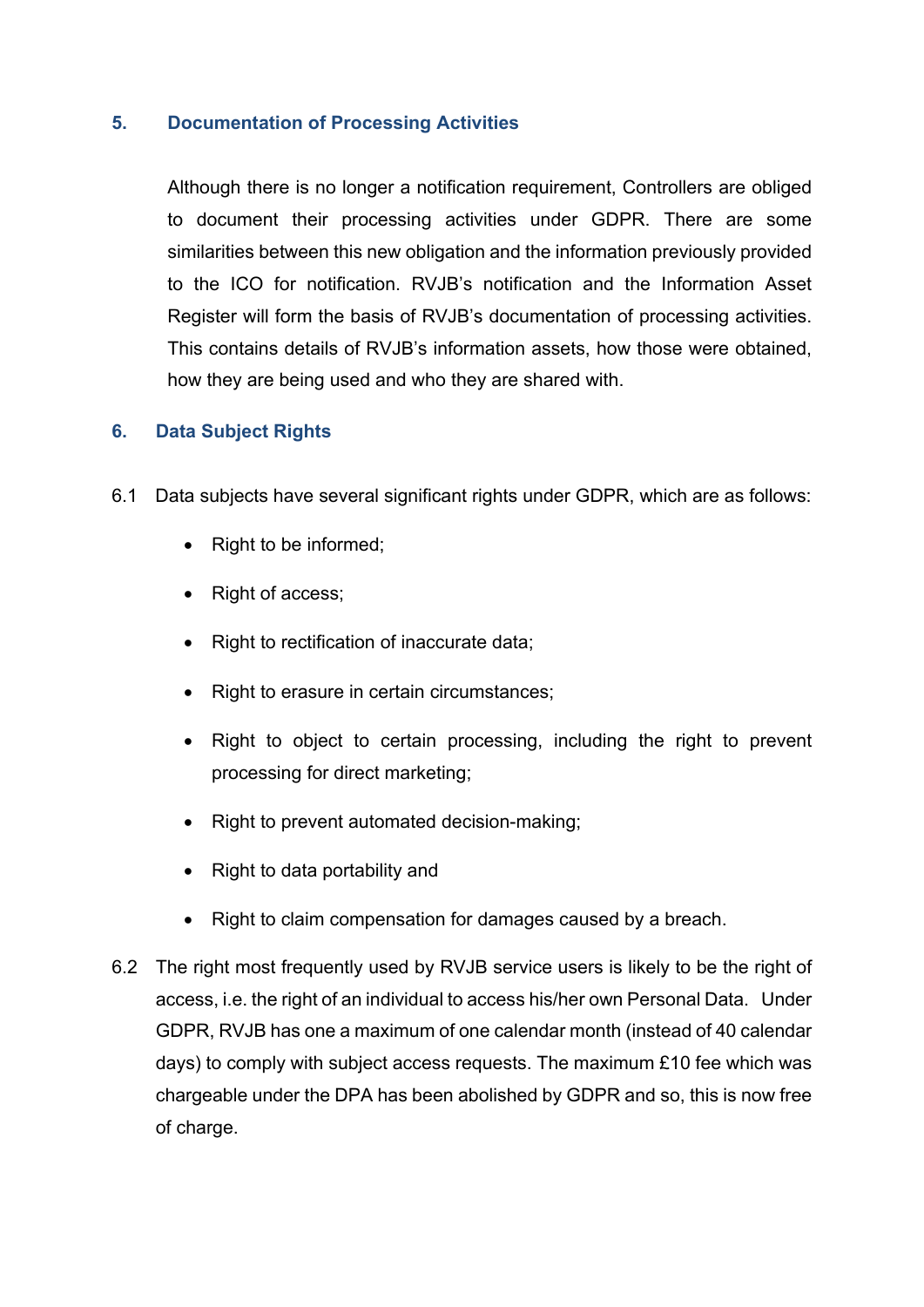Further information on compliance with all data subject rights, particularly subject access rights, can be obtained from the Data Protection Officer.

## **7. Training and Guidance**

 The Data Protection Officer will continue to prepare and revise detailed guidelines on the practicalities of dealing with GDPR.

## **8. Data Retention**

- 8.1 The fifth data principle states that Personal Data should not be held for longer than is necessary. What is necessary can vary, depending on the nature of the information and why it is held. Each employee has a responsibility to ensure that appropriate retention schedules are in place for records which they hold, and to arrange for the secure destruction of data, in accordance with such schedules.
- 8.3 In accordance with its obligations under the Public Records (Scotland) Act 2011, RVJB has adopted a Records Management Plan containing appropriate retention and disposal schedules. This will ensure compliance with the fifth data protection principle.

### **9. Information Security**

- 9.1 The sixth data protection principle provides that appropriate technical and organisational measures should be taken to ensure that all Personal Data is secure.
- 9.2 All employees have responsibility for keeping the Personal Data to which they have access to safe and secure.
- 9.3 By adopting recognised information security practices, RVJB can demonstrate, to customers, partners and stakeholders that it can be trusted to protect the confidentiality, integrity and accessibility of the information it holds.
- 9.4 Information Security is not purely a technical issue. Information security principles apply to all information held by RVJB, whether this is held in electronic or non-electronic format, even extending to conversations between individuals.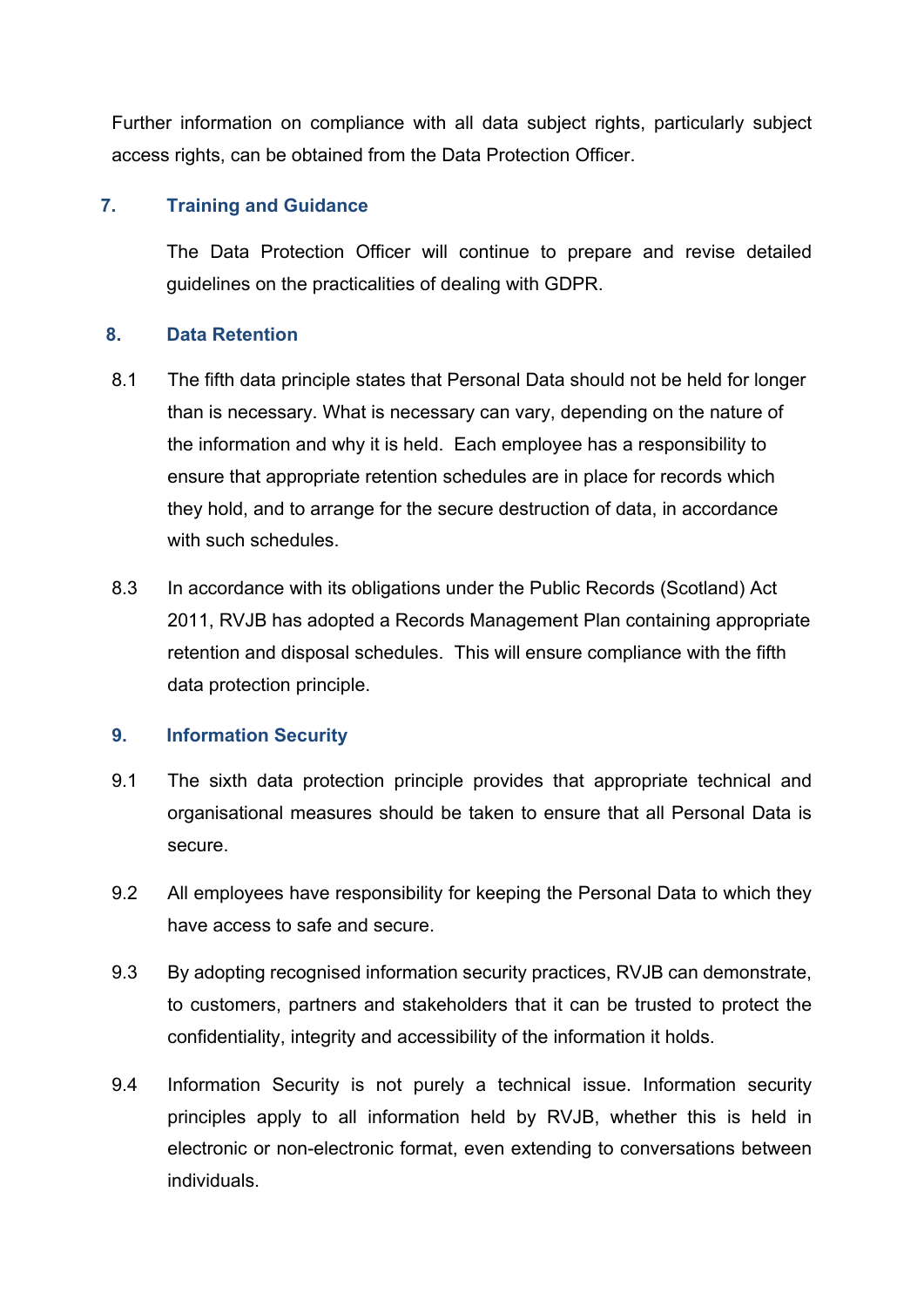- 9.5 Employees who become aware of a potential breach of information security, such as a loss of data, must immediately report this to the Data Protection Officer, in line with the Information Security Incident Reporting Procedures.
- 9.6 Further information and advice on information security can be obtained from the Data Protection Officer at any time.

## **10. Data Processors**

If someone, other than an employee of RVJB, is processing Personal Data on its behalf, for example, a contractor, RVJB, as Controller, is obliged to have a written agreement with the Processor. Further information on Data Processor Agreements can be obtained from the Data Protection Officer.

## **11. Information Sharing**

Although processing of Personal Data must always be fair and lawful, data protection should not be perceived as a barrier to effective inter-agency information sharing. There are many situations where information can, and indeed, must be shared, for example, to protect individuals. Advice on information sharing can be obtained at any time from the Data Protection Officer. Consideration should, however, be given to the following:

- What information needs to be shared?
- With whom?
- Why?
- How?
- What are the risks of not sharing the information?
- Could the same aim be achieved without sharing the data or by anonymising it?

### **12. Data Protection Impact Assessments (DPIAs)**

12.1 DPIAs are carried out for any new initiatives or changes of business practice involving Personal Data. Its purpose is to: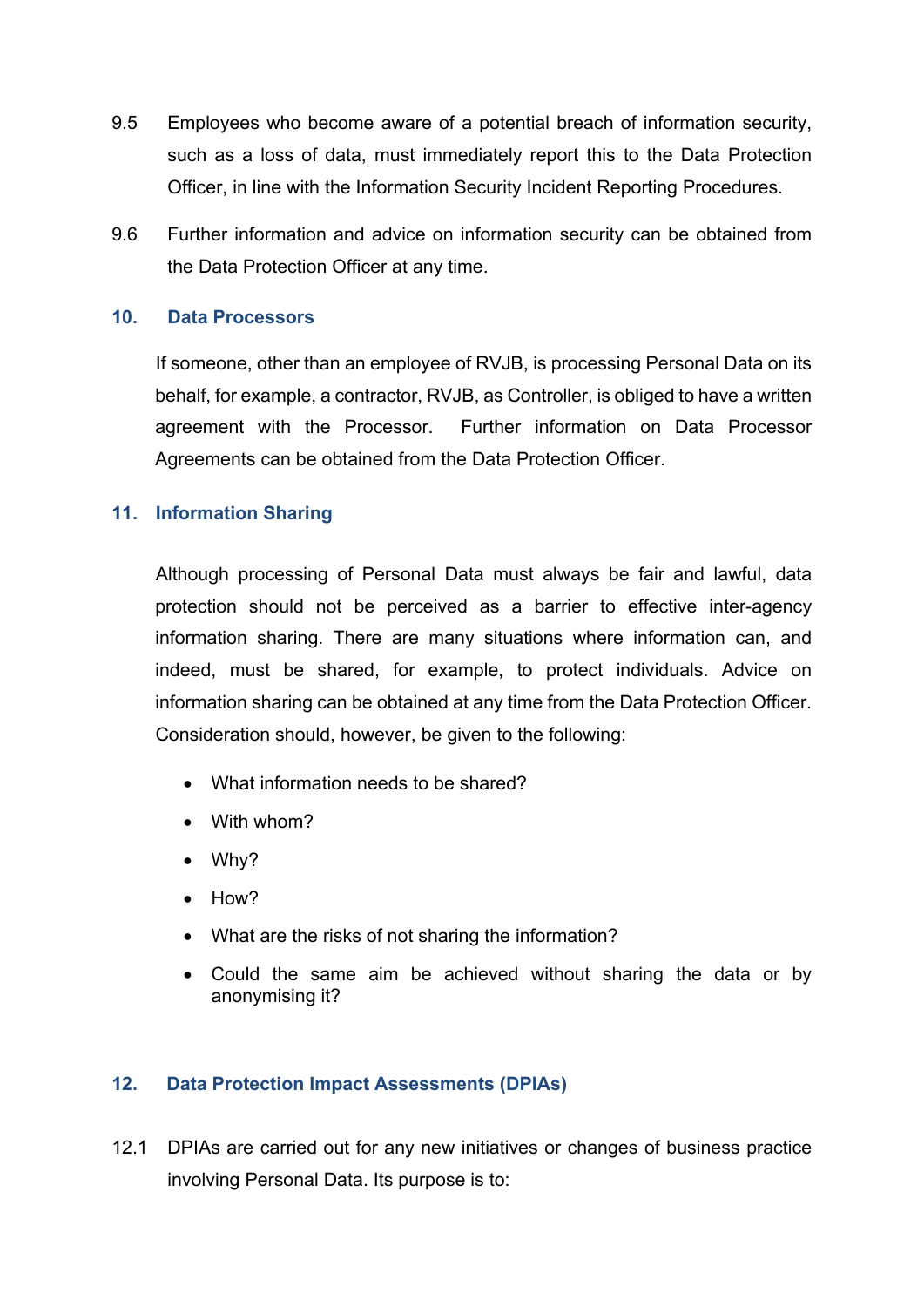- Identify any potential and likely impact on privacy; and
- Minimise and manage the identified impact and privacy risks.
- 12.3 Under GDPR, DPIAs replace PIAs and makes them mandatory, rather than just good practice. This is a process which enables RVJB to address the potential privacy risk and impact from the collection, use and disclosure of Personal Data as a result of new initiatives and to ensure means are in place to make sure data protection compliance and privacy concerns are addressed appropriately.
- 12.2 Advice on and assistance with carrying out DPIAs can be obtained from the Data Protection Officer.

### **13. Relationship with Other Legislation**

### 13.1 **Human Rights Act 1998**

Public authorities, such as RVJB, must comply with the Human Rights Act 1998 ("HRA") in the performance of their functions. Section 6 HRA obliges public authorities to act in a manner which is compatible with the rights contained in the European Convention of Human Rights ("ECHR"). Article 8 ECHR affords everyone the right to respect for private and family life, including home and correspondence. Although this right is not absolute, any interference must be justified on the basis that it is lawful, necessary to pursue a legitimate aim and proportionate. This means that the interference should not be greater than is necessary to achieve the legitimate aim.

HRA is therefore a consideration when considering whether there is a justification for sharing information. Whilst data protection compliance may render an interference lawful, RVJB must also consider whether information sharing exercises are necessary in the public interest or whether the same ends can be achieved by a less intrusive means before an interference with Article 8 privacy rights can be justified. If there is a less intrusive alternative, the interference will be disproportionate.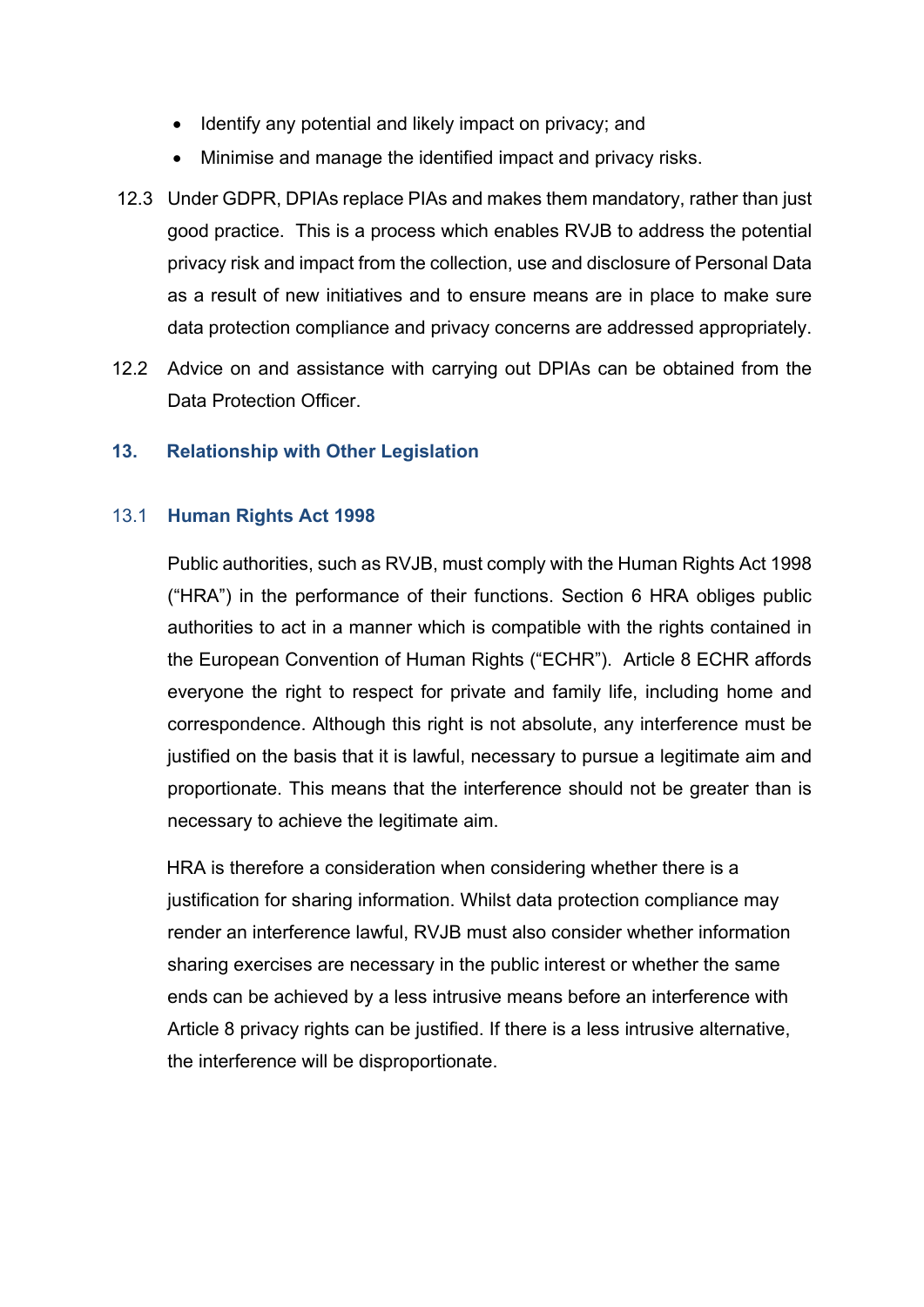## 13.2 **Freedom of Information (Scotland) Act 2002**

 The interface between the data protection and the Freedom of Information (Scotland) Act 2002 ("FOISA") is complex. FOISA obliges RVJB to be open and transparent, whereas data protection and HRA protect people's information and personal privacy. Although FOISA provides the public with a right of access to all information held, unless this is covered by one of a number of fairly narrow exemptions, there is an absolute exemption from disclosure for information, disclosure of which would breach the data protection principles. Further information on the Personal Data exemption under FOISA and how to deal with freedom of information requests without breaching data protection can be obtained at any time from the Data Protection Officer.

### **14. Breach**

- 14.1 Breach of this policy may be regarded as a serious act of misconduct and may lead to disciplinary action. Employees must therefore make every effort to ensure that they understand their responsibilities under this policy.
- 14.2 It is a criminal offence under the GDPR to knowingly or recklessly obtain, disclose or procure Personal Data without the consent of the Controller. RVJB reserves the right to report any such offence to the Police, as well as the Information Commissioner.

### **15. Audit**

Data protection procedures are subject to routine internal and external audit and recommendations implemented accordingly.

#### **16. Review**

 This policy will be reviewed on a two-yearly basis, unless earlier review is required due to legislative changes. However, to ensure ongoing data protection compliance, any developments, significant cases, guidance from the ICO, or other lessons learned in this area, will be used to inform best practice.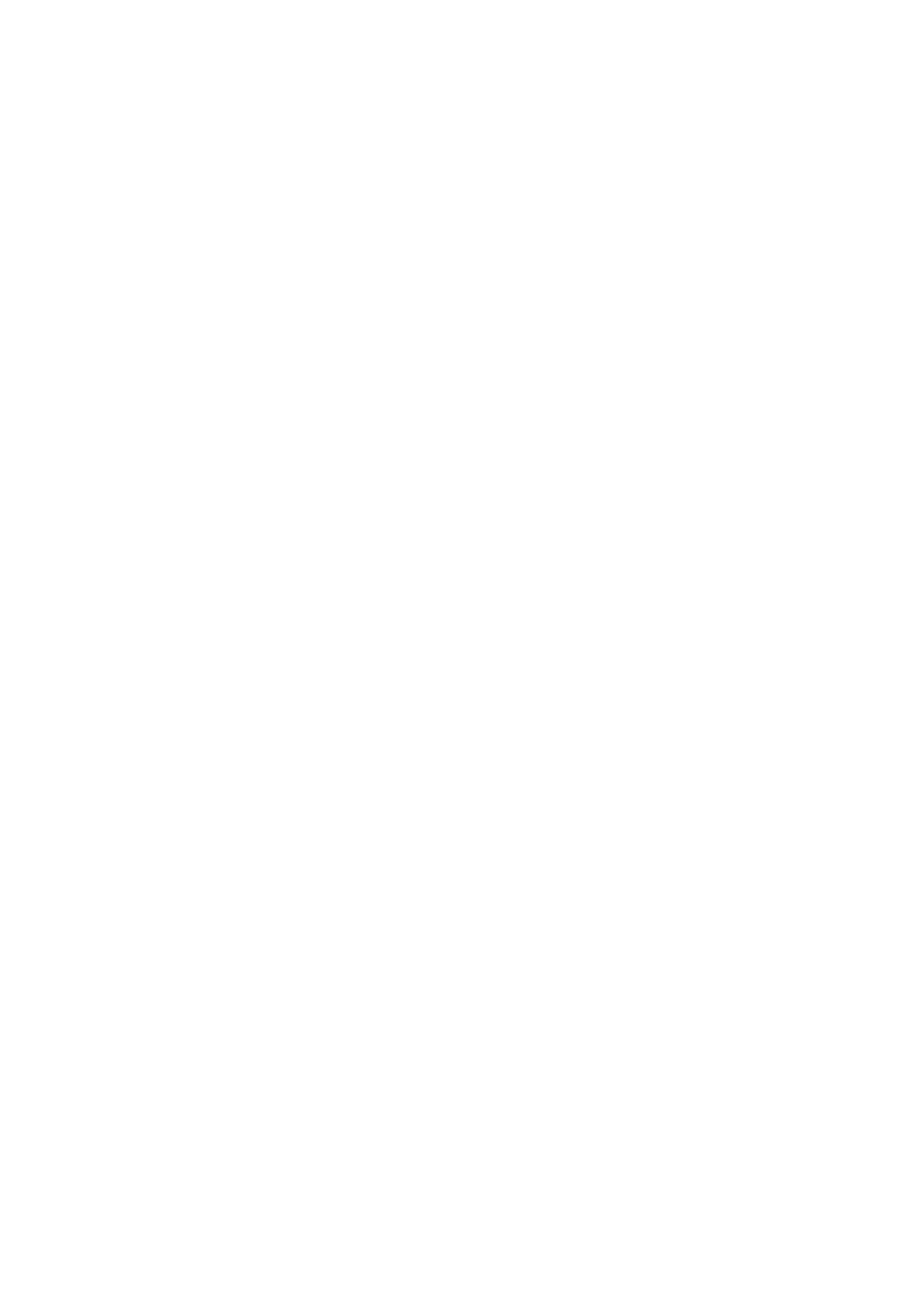# **APPENDIX 1: DATA PROTECTION OFFICER**

Heather Syme, Senior Solicitor (Information Governance)

Renfrewshire Council

Heather.syme@renfrewshire.gov.uk

Tel: 0141 618 7022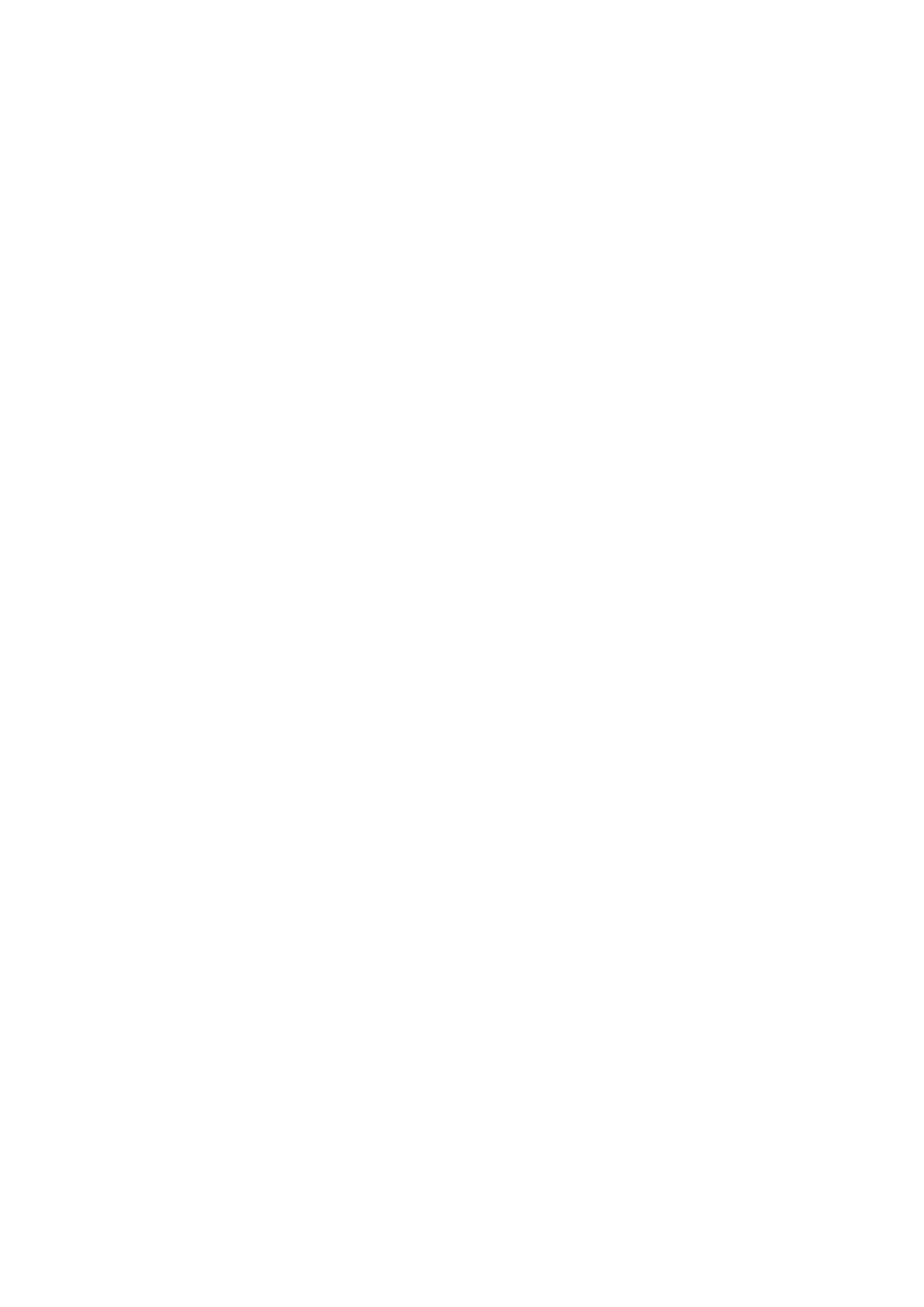## **APPENDIX 2: THE DATA PROTECTION PRINCIPLES**

## **Article 5 of the GDPR sets out seven key principles which lie at the heart of the general data protection regime.**

Article 5(1) requires that personal data shall be:

(a) processed lawfully, fairly and in a transparent manner in relation to individuals ('lawfulness, fairness and transparency');

(b) collected for specified, explicit and legitimate purposes and not further processed in a manner that is incompatible with those purposes; further processing for archiving purposes in the public interest, scientific or historical research purposes or statistical purposes shall not be considered to be incompatible with the initial purposes ('purpose limitation');

(c) adequate, relevant and limited to what is necessary in relation to the purposes for which they are processed ('data minimisation');

(d) accurate and, where necessary, kept up to date; every reasonable step must be taken to ensure that personal data that are inaccurate, having regard to the purposes for which they are processed, are erased or rectified without delay ('accuracy');

(e) kept in a form which permits identification of data subjects for no longer than is necessary for the purposes for which the personal data are processed; personal data may be stored for longer periods insofar as the personal data will be processed solely for archiving purposes in the public interest, scientific or historical research purposes or statistical purposes subject to implementation of the appropriate technical and organisational measures required by the GDPR in order to safeguard the rights and freedoms of individuals ('storage limitation');

(f) processed in a manner that ensures appropriate security of the personal data, including protection against unauthorised or unlawful processing and against accidental loss, destruction or damage, using appropriate technical or organisational measures ('integrity and confidentiality')."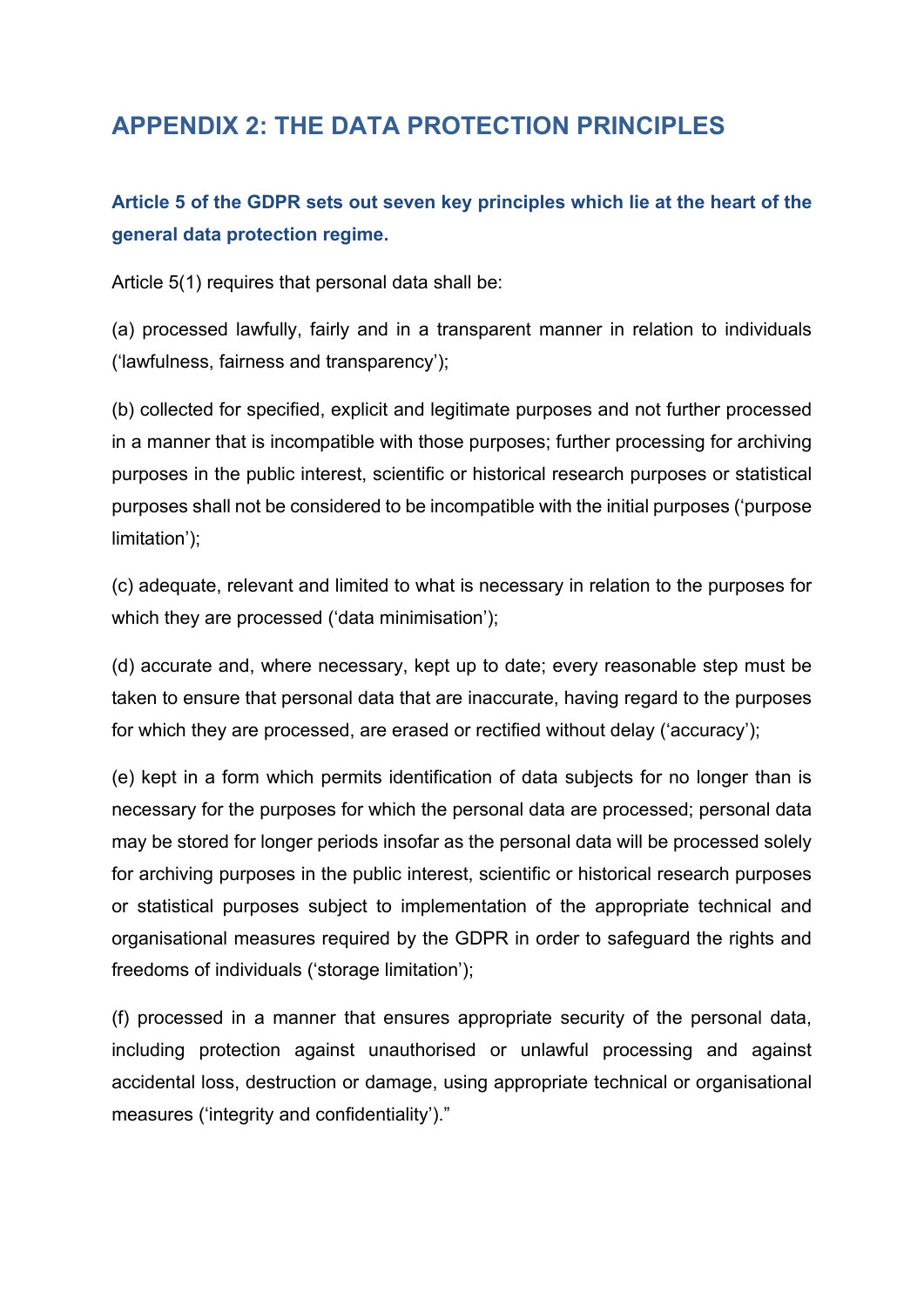Article 5(2) adds that:

"The controller shall be responsible for, and be able to demonstrate compliance with, paragraph 1 ('accountability')."

## **Why are the principles important?**

The principles lie at the heart of the GDPR. They are set out right at the start of the legislation, and inform everything that follows. They don't give hard and fast rules, but rather embody the spirit of the general data protection regime - and as such there are very limited exceptions.

Compliance with the spirit of these key principles is therefore a fundamental building block for good data protection practice. It is also key to compliance with the detailed provisions of the GPDR.

Failure to comply with the principles may leave RVJB open to substantial fines. Article 83(5)(a) states that infringements of the basic principles for processing personal data are subject to the highest tier of administrative fines. This could mean a fine of up to €20 million, or 4% of your total worldwide annual turnover, whichever is higher.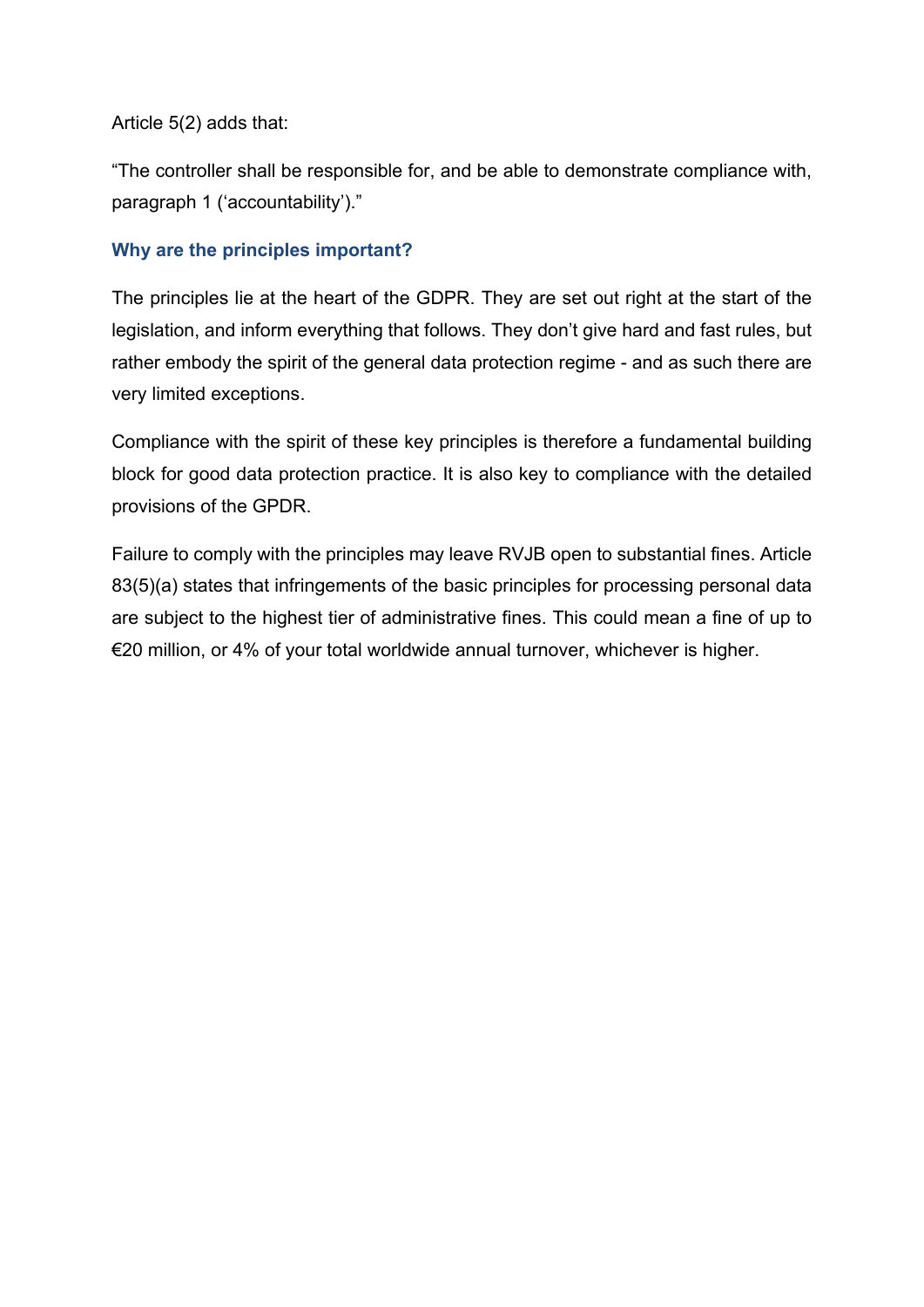# **APPENDIX 3: SAR GUIDELINES**

## **These guidelines explain the rights of individuals to access their personal data.**

## **Key points**

- Individuals have the right to access their personal data.
- This is commonly referred to as subject access.
- Individuals can make a subject access request verbally or in writing.
- You have one month to respond to a request.
- You cannot charge a fee to deal with a request in most circumstances.

## **What is the right of access?**

The right of access, commonly referred to as subject access, gives individuals the right to obtain a copy of their personal data as well as other supplementary information. It helps individuals to understand how and why you are using their data, and check you are doing it lawfully.

## **What is an individual entitled to?**

Individuals have the right to obtain the following from you:

- confirmation that you are processing their personal data;
- a copy of their personal data; and
- other supplementary information (this largely corresponds to the information that is in the Privacy Notice).

## **Personal data of the individual**

An individual is only entitled to their own personal data, and not to information relating to other people (unless the information is also about them or they are acting on behalf of someone). Therefore, it is important that you establish whether the information requested falls within the definition of personal data.

### **Other information**

In addition to a copy of their personal data, you also have to provide individuals with the following information:

- the purposes of your processing;
- the categories of personal data concerned:
- the recipients or categories of recipient you disclose the personal data to;
- your retention period for storing the personal data or, where this is not possible, your criteria for determining how long you will store it;
- the existence of their right to request rectification, erasure or restriction or to object to such processing;
- the right to lodge a complaint with the ICO or another supervisory authority;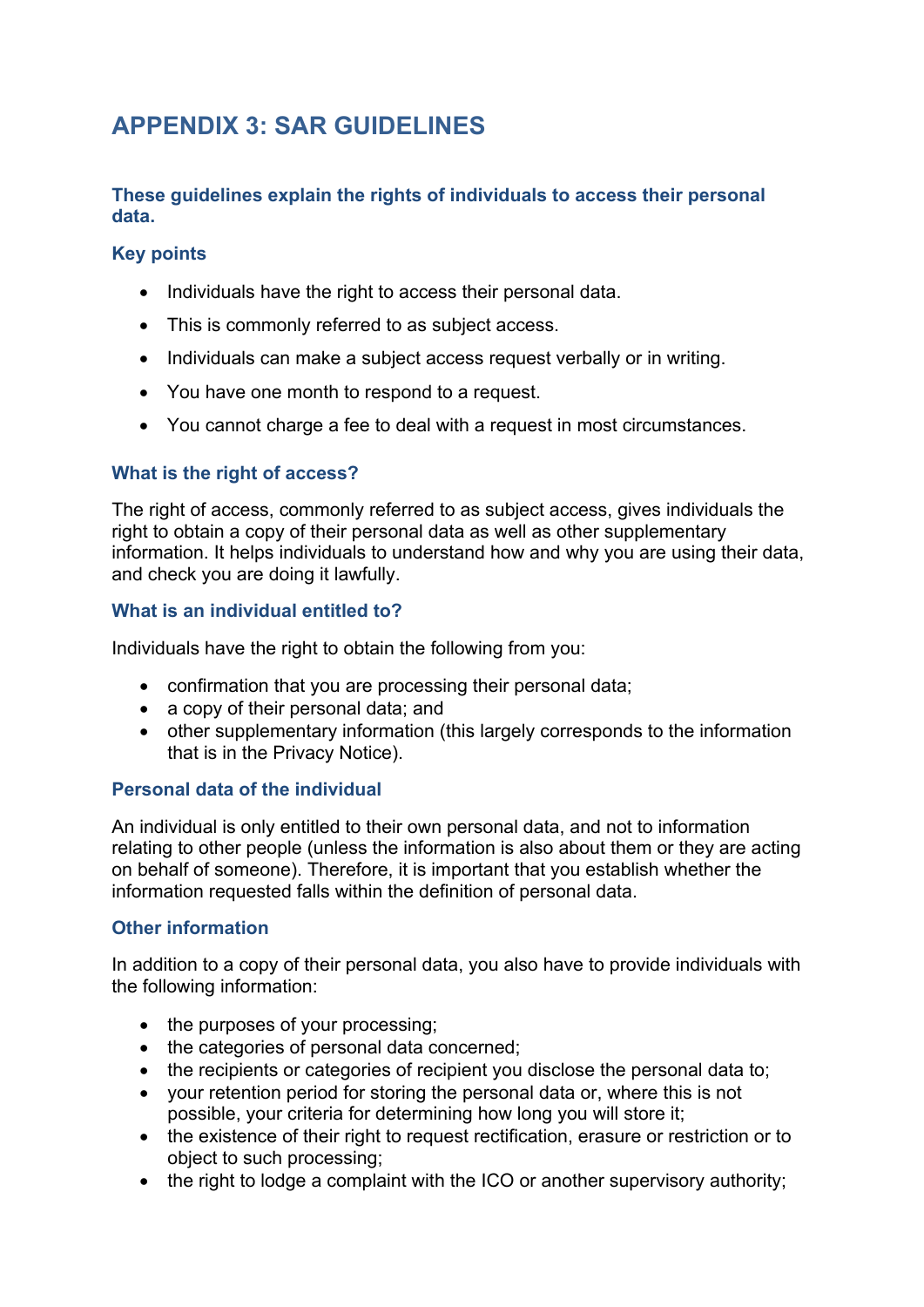- information about the source of the data, where it was not obtained directly from the individual;
- the existence of automated decision-making (including profiling); and
- the safeguards you provide if you transfer personal data to a third country or international organisation.

#### **How do we recognise a request?**

The GDPR does not specify how to make a valid request. Therefore, an individual can make a subject access request to you verbally or in writing. It can also be made to any part of your organisation (including by social media) and does not have to be to a specific person or contact point.

A request does not have to include the phrase 'subject access request' or Article 15 of the GDPR, as long as it is clear that the individual is asking for their own personal data.

This presents a challenge as any RVJB employee could receive a valid request. However, you have a legal responsibility to identify that an individual has made a request to you and handle it accordingly.

Additionally, it is good practice to have a policy for recording details of the requests you receive, particularly those made by telephone or in person. You may wish to check with the requester that you have understood their request, as this can help avoid later disputes about how you have interpreted the request. It is also recommended that you keep a log of verbal requests.

#### **How should we provide the data to individuals?**

If an individual makes a request electronically, you should provide the information in a commonly used electronic format, unless the individual requests otherwise.

### **We have received a request but need to amend the data before sending out the response. Should we send out the "old" version?**

A subject access request relates to the data held at the time the request was received. However, in many cases, routine use of the data may result in it being amended or even deleted while you are dealing with the request. So, it would be reasonable for you to supply information you hold when you send out a response, even if this is different to that held when you received the request.

However, it is not acceptable to amend or delete the data if you would not otherwise have done so. Under the Data Protection Act 2018 (DPA 2018), it is an offence to make any amendment with the intention of preventing its disclosure.

#### **Do we have to explain the contents of the information we send to the individual?**

The GDPR requires that the information you provide to an individual is in a concise, transparent, intelligible and easily accessible form, using clear and plain language. This will be particularly important where the information is addressed to a child.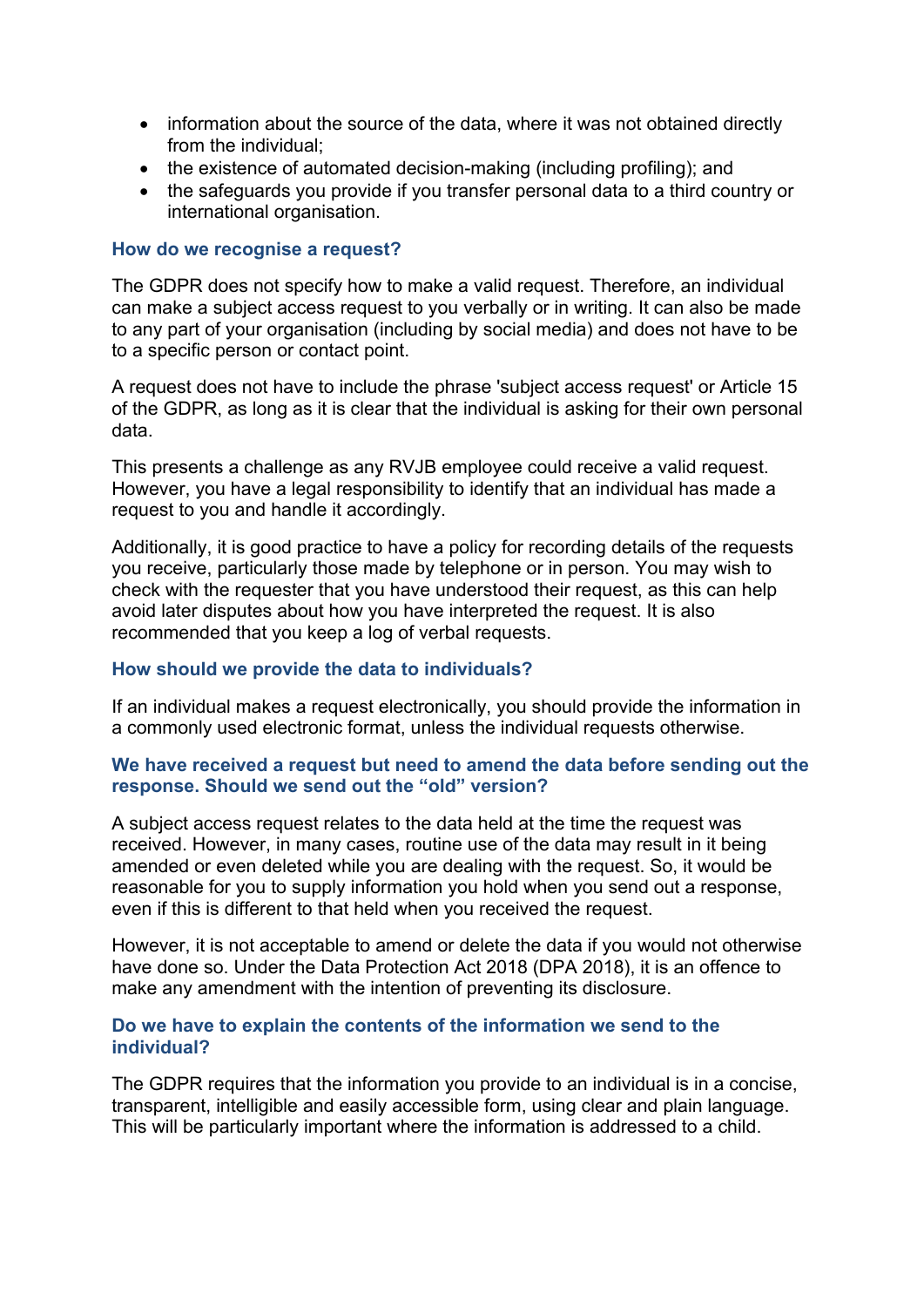At its most basic, this means that the additional information you provide in response to a request should be capable of being understood by the average person (or child). However, you are not required to ensure that that the information is provided in a form that can be understood by the particular individual making the request.

#### **Can we charge a fee?**

In most cases you cannot charge a fee to comply with a subject access request.

However, as noted above, where the request is manifestly unfounded or excessive you may charge a "reasonable fee" for the administrative costs of complying with the request. You can also charge a reasonable fee if an individual requests further copies of their data following a request. You must base the fee on the administrative costs of providing further copies.

#### **How long do we have to comply?**

You must act on the subject access request without undue delay and at the latest within one month of receipt.

You should calculate the time limit from the day after you receive the request (whether the day after is a working day or not) until the corresponding calendar date in the next month.

For practical purposes, if a consistent number of days is required (e.g. for operational or system purposes), it may be helpful to adopt a 28-day period to ensure compliance is always within a calendar month.

#### **Can we extend the time for a response?**

You can extend the time to respond by a further two months if the request is complex or you have received a number of requests from the individual. You must let the individual know within one month of receiving their request and explain why the extension is necessary.

#### **Can we ask an individual for ID?**

If you have doubts about the identity of the person making the request you can ask for more information. However, it is important that you only request information that is necessary to confirm who they are. The key to this is proportionality.

You need to let the individual know as soon as possible that you need more information from them to confirm their identity before responding to their request. The period for responding to the request begins when you receive the additional information.

#### **What about requests for large amounts of personal data?**

If you process a large amount of information about an individual you can ask them for more information to clarify their request. You should only ask for information that you reasonably need to find the personal data covered by the request.

You need to let the individual know as soon as possible that you need more information from them before responding to their request. The period for responding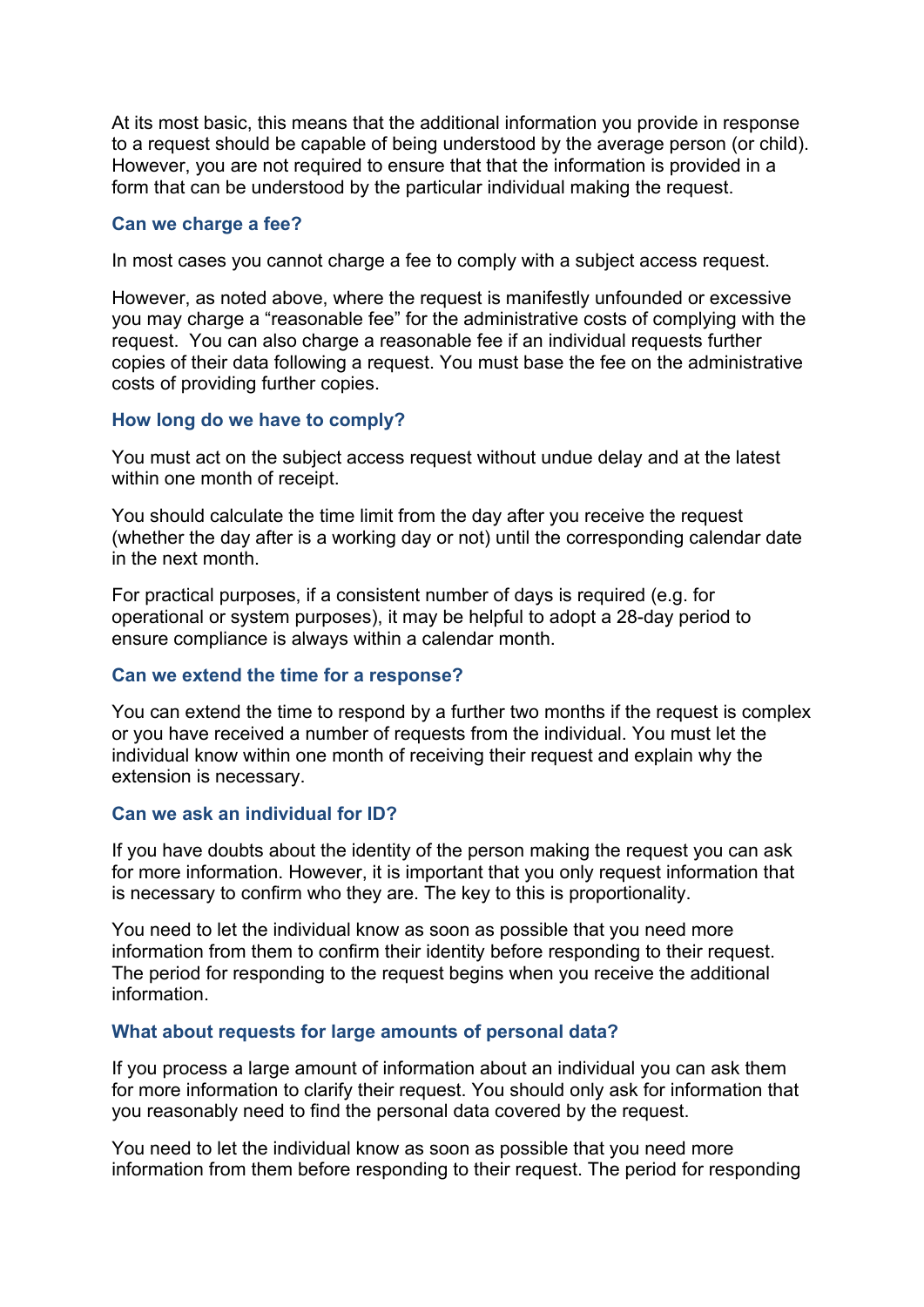to the request begins when you receive the additional information. However, if an individual refuses to provide any additional information, you must still endeavour to comply with their request i.e. by making reasonable searches for the information covered by the request.

### **What about requests made on behalf of others?**

The GDPR does not prevent an individual making a subject access request via a third party. Often, this will be a solicitor acting on behalf of a client, but it could simply be that an individual feels comfortable allowing someone else to act for them. In these cases, you need to be satisfied that the third party making the request is entitled to act on behalf of the individual, but it is the third party's responsibility to provide evidence of this entitlement. This might be a written authority to make the request or it might be a more general power of attorney.

If you think an individual may not understand what information would be disclosed to a third party who has made a subject access request on their behalf, you may send the response directly to the individual rather than to the third party. The individual may then choose to share the information with the third party after having had a chance to review it.

There are cases where an individual does not have the mental capacity to manage their own affairs. Although there are no specific provisions in the GDPR, the Mental Capacity Act 2005 or in the Adults with Incapacity (Scotland) Act 2000 enabling a third party to exercise subject access rights on behalf of such an individual, it is reasonable to assume that an attorney with authority to manage the property and affairs of an individual will have the appropriate authority. The same applies to a person appointed to make decisions about such matters (e.g. the Sheriff Court).

#### **What about requests for information about children?**

Even if a child is too young to understand the implications of subject access rights, it is still the right of the child rather than of anyone else such as a parent or guardian. So it is the child who has a right of access to the information held about them, even though in the case of young children these rights are likely to be exercised by those with parental responsibility for them.

Before responding to a subject access request for information held about a child, you should consider whether the child is mature enough to understand their rights. If you are confident that the child can understand their rights, then you should usually respond directly to the child. You may, however, allow the parent to exercise the child's rights on their behalf if the child authorises this, or if it is evident that this is in the best interests of the child.

What matters is that the child is able to understand (in broad terms) what it means to make a subject access request and how to interpret the information they receive as a result of doing so. When considering borderline cases, you should take into account, among other things:

- the child's level of maturity and their ability to make decisions like this;
- $\bullet$  the nature of the personal data;
- any court orders relating to parental access or responsibility that may apply: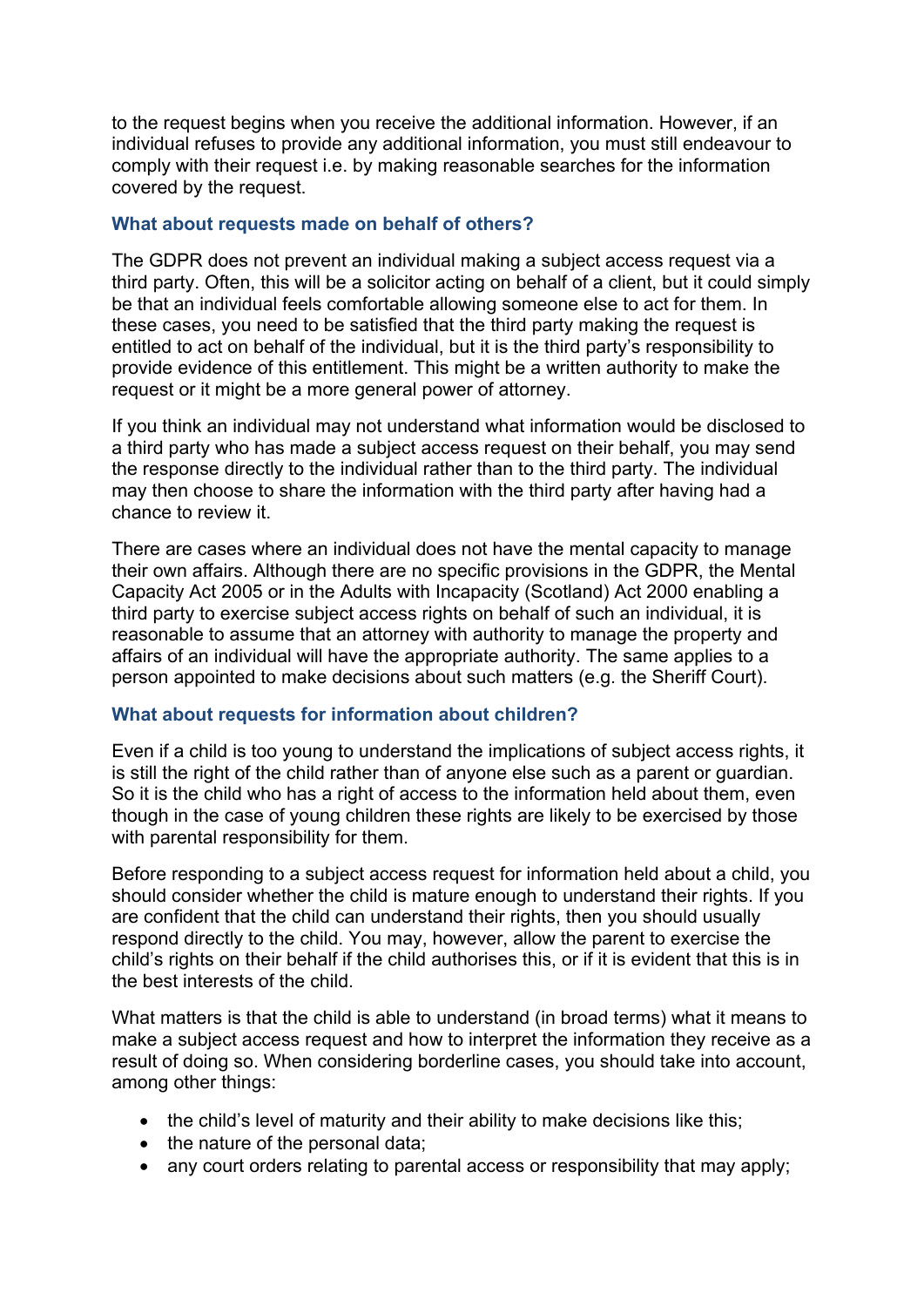- any duty of confidence owed to the child or young person;
- any consequences of allowing those with parental responsibility access to the child's or young person's information. This is particularly important if there have been allegations of abuse or ill treatment;
- any detriment to the child or young person if individuals with parental responsibility cannot access this information; and
- any views the child or young person has on whether their parents should have access to information about them.

In Scotland, a person aged 12 years or over is presumed to be of sufficient age and maturity to be able to exercise their right of access, unless the contrary is shown.

## **What should we do if the data includes information about other people?**

Responding to a subject access request may involve providing information that relates both to the individual making the request and to another individual.

The DPA 2018 says that you do not have to comply with the request if it would mean disclosing information about another individual who can be identified from that information, except if:

- the other individual has consented to the disclosure; or
- it is reasonable to comply with the request without that individual's consent.

In determining whether it is reasonable to disclose the information, you must take into account all of the relevant circumstances, including:

- $\bullet$  the type of information that you would disclose;
- any duty of confidentiality you owe to the other individual;
- any steps you have taken to seek consent from the other individual;
- whether the other individual is capable of giving consent; and
- any express refusal of consent by the other individual.

So, although you may sometimes be able to disclose information relating to a third party, you need to decide whether it is appropriate to do so in each case. This decision will involve balancing the data subject's right of access against the other individual's rights. If the other person consents to you disclosing the information about them, then it would be unreasonable not to do so. However, if there is no such consent, you must decide whether to disclose the information anyway.

For the avoidance of doubt, you cannot refuse to provide access to personal data about an individual simply because you obtained that data from a third party. The rules about third party data apply only to personal data which includes both information about the individual who is the subject of the request and information about someone else.

### **If we use a processor, does this mean they would have to deal with any subject access requests we receive?**

Responsibility for complying with a subject access request lies with you as the controller. You need to ensure that you have contractual arrangements in place to guarantee that subject access requests are dealt with properly, irrespective of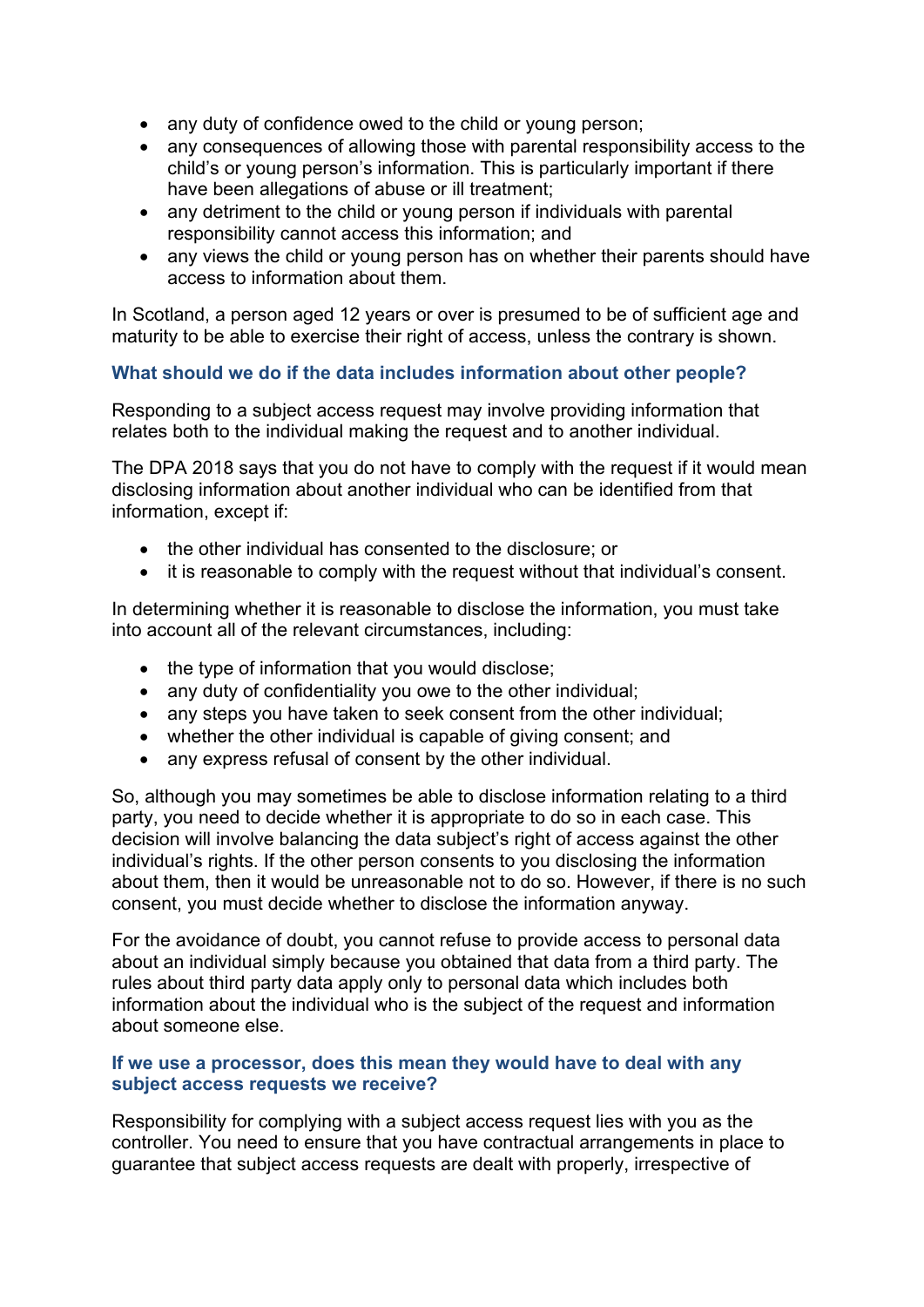whether they are sent to you or to the processor. More information about contracts and liabilities between controllers and processors can be found here.

You are not able to extend the one-month time limit on the basis that you have to rely on a processor to provide the information that you need to respond.

## **Can we refuse to comply with a request?**

You can refuse to comply with a subject access request if it is manifestly unfounded or excessive, taking into account whether the request is repetitive in nature.

If you consider that a request is manifestly unfounded or excessive you can:

- request a "reasonable fee" to deal with the request; or
- refuse to deal with the request.
- In either case you need to justify your decision.

You should base the reasonable fee on the administrative costs of complying with the request. If you decide to charge a fee you should contact the individual promptly and inform them. You do not need to comply with the request until you have received the fee.

## **What should we do if we refuse to comply with a request?**

You must inform the individual without undue delay and within one month of receipt of the request.

You should inform the individual about:

- the reasons you are not taking action;
- their right to make a complaint to the ICO or another supervisory authority; and
- their ability to seek to enforce this right through a judicial remedy.

You should also provide this information if you request a reasonable fee or need additional information to identify the individual.

### **Can I require an individual to make a subject access request?**

In the DPA 2018 it is a criminal offence, in certain circumstances and in relation to certain information, to require an individual to make a subject access request. We will provide further quidance on this offence in due course.